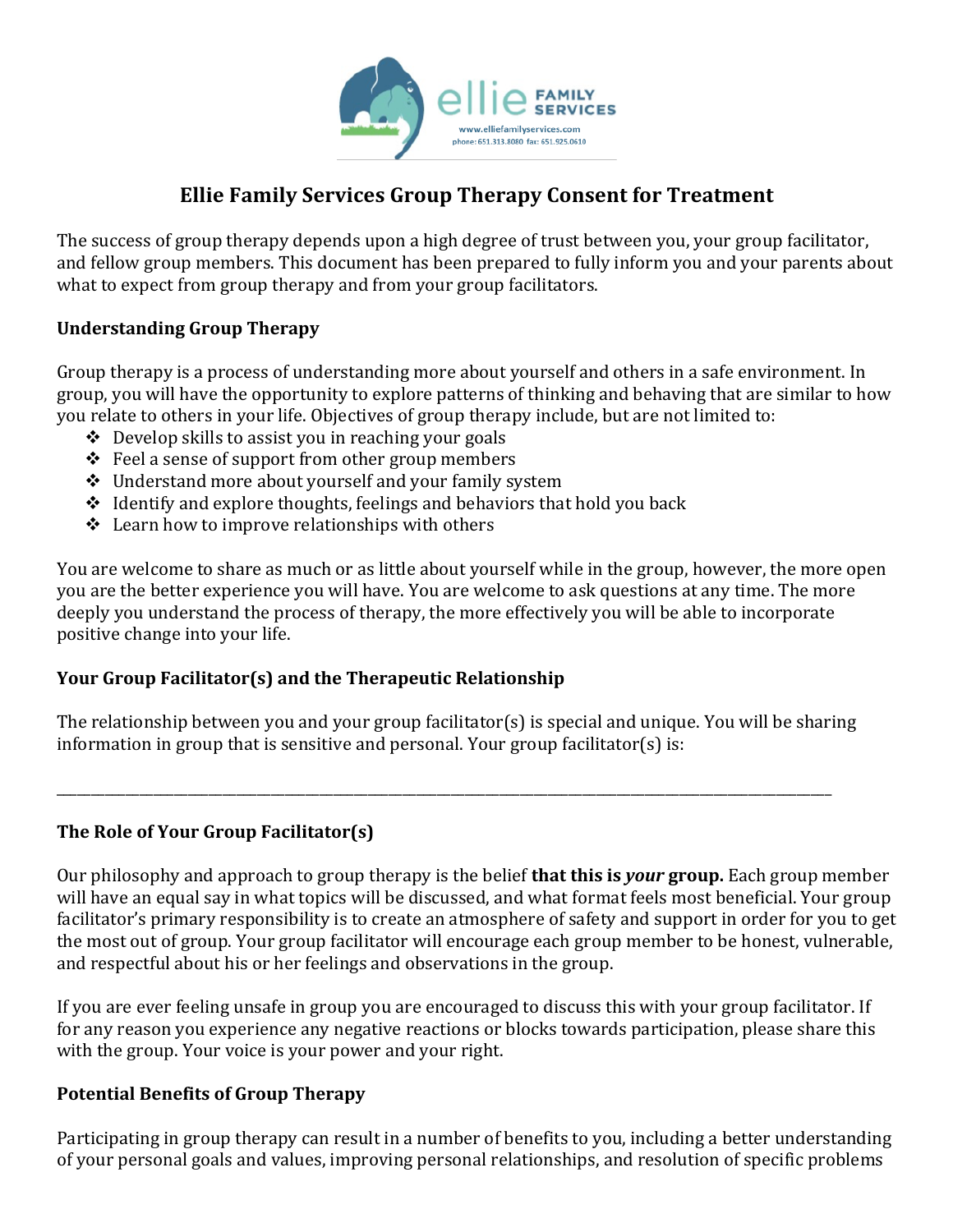you are facing in your life. It is important to recognize that therapy is not magic, and change does not occur overnight. Your willingness to participate fully in group and your openness to take feedback from your facilitators and other group members will play a role in how much you gain in therapy. In particular, the extent to which you are open and honest about yourself will play a role in how quickly you can achieve your goals.

# **Knowing the Risks of Group Therapy**

There can be discomfort involved in participating in group therapy. You may remember unpleasant events, or experience feelings of anger, fear, anxiety, sadness, frustration, loneliness, helplessness, or other unpleasant feelings. If these distressful emotions arise during your therapy, please talk with your group and with your group facilitator.

During the process of group therapy, is normal to have intense feelings and reactions to other group members or even towards your group facilitators. Again, these are understandable emotions that should be discussed and processed in the group setting. If you believe that group is not the most appropriate setting for you to heal and grow, please talk with your facilitator about other possible options.

## **Confidentiality**

It is important that you feel comfortable in group to talk freely about whatever is bothering you. Sometimes you might want to discuss things that you do not want those outside of the group to know about. **You have the expectation of privacy in group sessions.** As a general rule, group facilitators do not talk to your parents about what you discuss in group.

However, there are some exceptions to this rule. In some situations, in accordance with professional ethics and state laws, your facilitator may disclose information without your permission. Some of the circumstances where disclosure is required by law are:

- $\cdot$  If you, a minor, a dependent person, or an elder adult is being abused
- $\cdot$  If you are in danger of hurting yourself, someone else, or another person's property
- $\cdot$  When others communicate to your facilitator that you present a danger to others

If you are doing things that could cause serious harm to you or someone else, your facilitator will use their professional judgment to decide whether a duty to warn exists to ensure everyone's safety. In these situations, your facilitator will talk with you about her concerns and discuss the best way to include your support system in order to get the support that you need.

#### **Group Member's Agreement for Confidentiality**

All members of the group will be asked to agree to a high level of confidentiality in the group sessions. This means that each participant agrees not to share any other group member's identifying and personal information with others. It is appropriate to share your personal reaction and feelings about group with others, but please do not share other people's stories with anyone outside of the group.

#### **Fees**

The fee for each group session is  $\frac{1}{2}$ . Payment is requested at the beginning of every group session. Some group members may choose to pay in advance for services rendered on a monthly basis. If you pay in advance and have an excused absence, then that payment will be held as a credit for future sessions.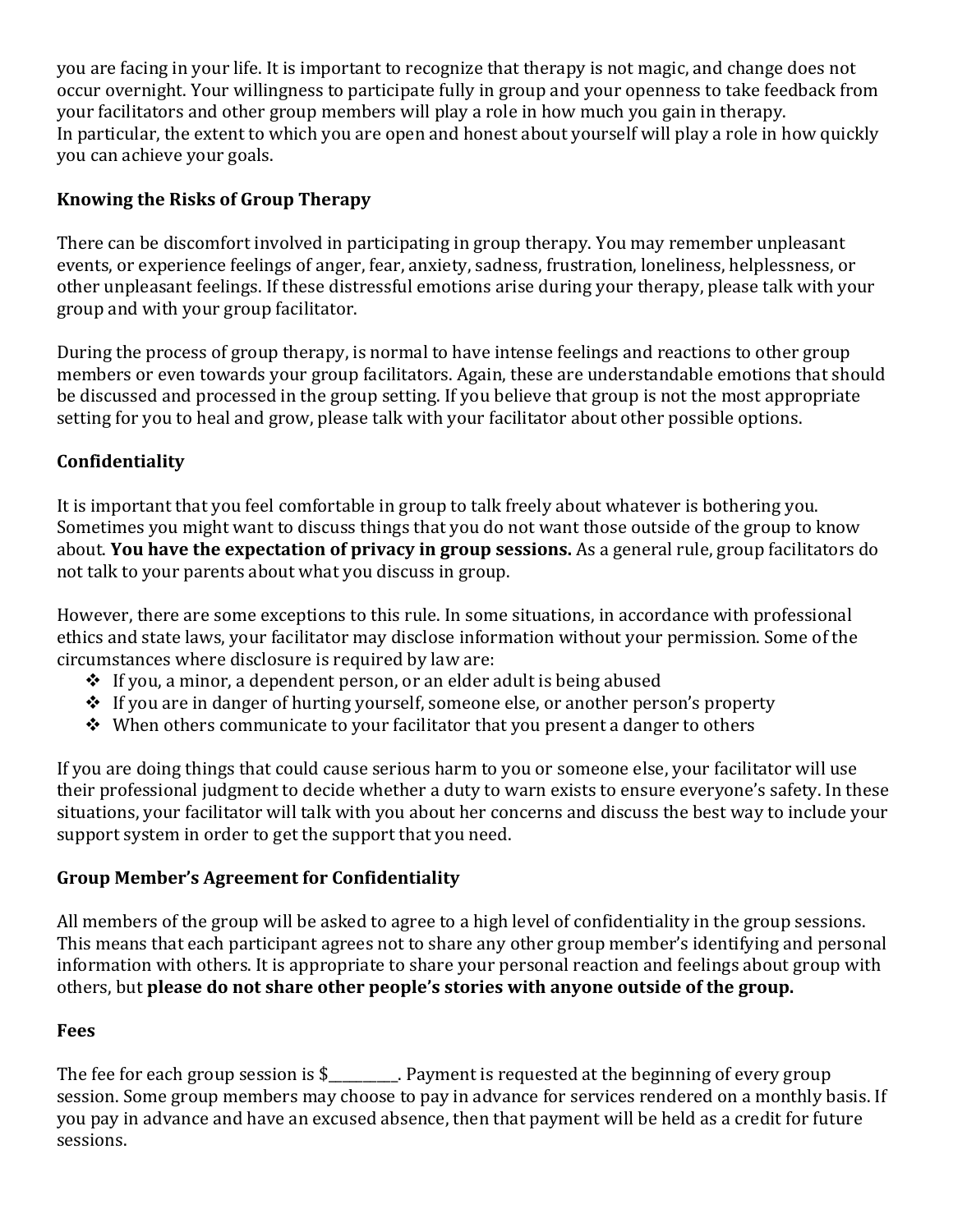Payment can be made by debit or credit card, cash, or check payable to 'Ellie Family Services'. As the administrative costs of running a practice change, session fees may be adjusted accordingly. In such cases, your group facilitator will discuss the adjusted fee with you at least 30 days before a change will come into effect.

## **Time Spent on Your Behalf**

In addition to the time spent in group, time spent on your behalf outside of group may be charged at \$ per hour. This time might include, but is not limited to: consultations with other treatment providers, reading or writing documents, family therapy, or report writing. Typically, any time exceeding 15 minutes outside of the regularly scheduled group sessions is subject.

E-mail is a helpful tool for asking general questions of your facilitator, confirming appointments, and conveying relevant information and updates. However, **e-mail should not be used as a substitute for therapy.** Your group facilitator will not conduct therapy via email, and in such cases that lengthy or disclosing emails are received; she/he will invite you to talk about it during group. Please notify your therapist if you decide to avoid or limit, in any way, the use of e-mail. Otherwise, your therapist may communicate with you via e-mail when necessary or appropriate. Please do not use e-mail for emergencies and please note that e-mails, faxes, etc. are all part of the clinical records.

### **Online reviews and Social Media**

We understand that the use of the Internet, online reviews, and social media impact virtually all aspects of our lives. Please be aware of the implications of posting information about your group therapy **online!** If you post an online review, status update, tweet, or blog about your experience in therapy, you are publicly acknowledging a therapist-client relationship and have thus waived your right to privacy. Please consider any potential negative impact that this could have either today or in your future.

#### **Emergencies**

Your therapist can be reached during normal business hours Monday through Friday by calling Ellie Family Services at 651-313-8080. Please note that we may not be immediately available to handle emergency situations. If you are in need of emergency assistance, call '911' or the crisis response team for your county of residency. Unless otherwise specified, your therapist will return phone messages within 24 hours.

#### **Consistent Attendance**

It is very important that you consistently attend scheduled group therapy sessions. Although illness, unexpected events, or vacations may occasionally interrupt your therapy, consistent attendance plays a large role in helping you, and your fellow group members achieve your desired goals. Please be aware that your absences negatively influence the progress of yourself and the other group members. If for any reason you are not able to attend a group session, please inform your group facilitator.

## **Conclusion of Group Therapy**

There are many different levels of care that therapists provide. Although group therapy is a very helpful tool for many people, the level of care offered at Ellie Family Services and with this group may sometimes not be the best match to your needs. If at any point during therapy your facilitator assesses that she/he is not effective in helping you reach your goals in the group setting, she/he will provide you and your parent/guardian with a number of referrals that may be of help.